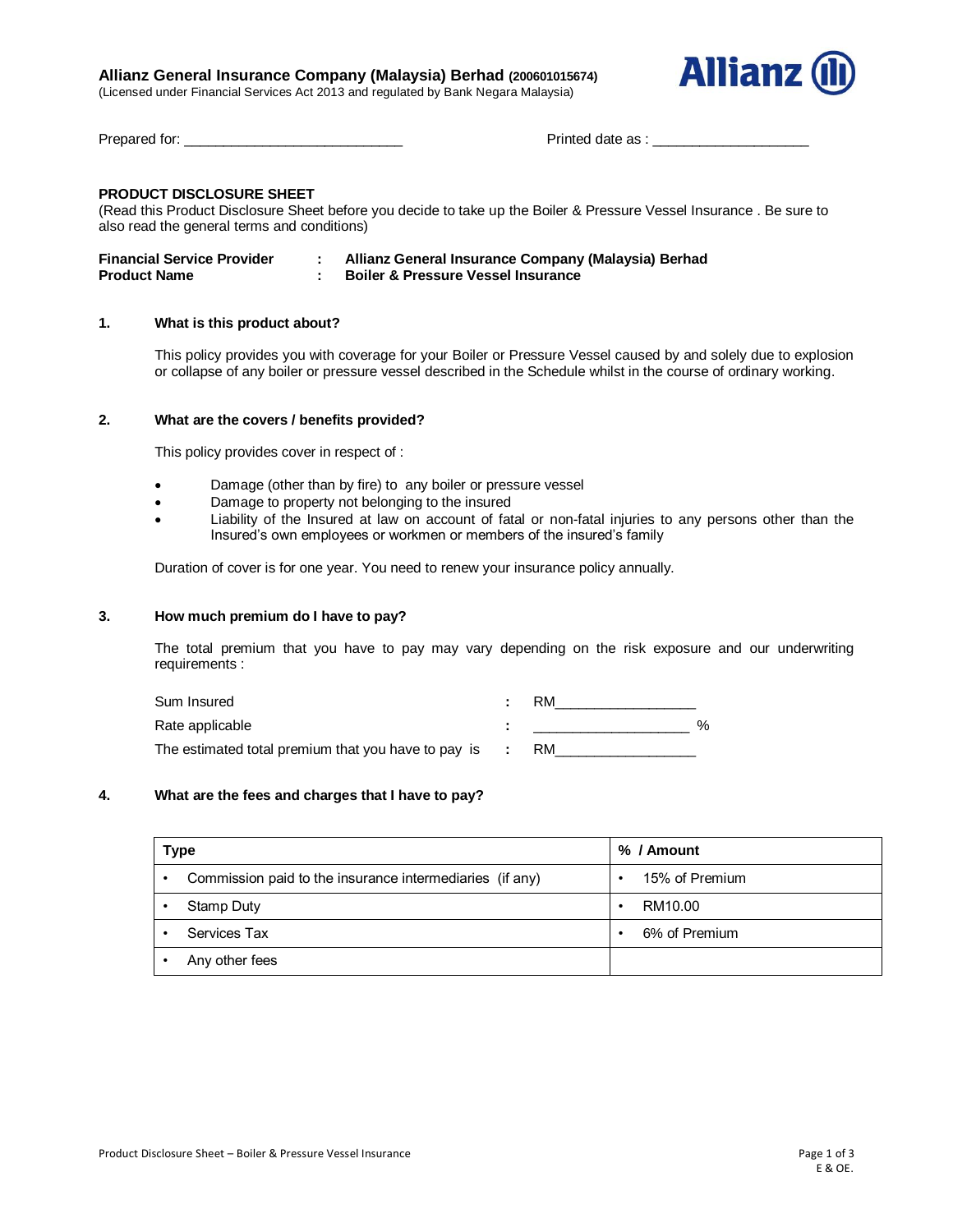

### **5. What are some of the key terms and conditions that I should be aware of?**

**Importance of disclosure** 

#### o **Non-Consumer Insurance Contract**

Pursuant to Paragraph 4(1) of Schedule 9 of the Financial Services Act 2013, if you are applying for this Insurance for purposes related to your trade, business or profession, you have a duty to disclose any matter that you know to be relevant to our decision in accepting the risks and determining the rates and terms to be applied and any matter a reasonable person in the circumstances could be expected to know to be relevant, otherwise it may result in avoidance of contract, claim denied or reduced, terms changed or varied, or contract terminated.

This duty of disclosure for Non-Consumer Insurance Contract shall continue until the time the contract is entered into, varied or renewed. **You also have a duty to tell us immediately if at any time after your contract of insurance has been entered into, varied or renewed with us, any of the information given is inaccurate or has changed.**

- You must ensure that your boiler & pressure vessel is insured based on the cost of replacement by a new item of the same kind and capacity which means its cost or replacement including e.g. freight, dues and custom duties, if any, and cost of erection.
- If the sum insured is less than the amount required to be insured, we will pay only in such proportion as the sum insured bears to the amount required to be insured. Every item if more than one shall be subject to this condition separately.
- Contribution condition If at the time any claim arises under the Policy there is any other insurance covering the same loss, damage or liability, we shall not be liable to pay or contribute more than its rateable proportion of any claim for such loss, damage or liability.

#### **6. What are the major exclusions under this policy?**

This policy does not cover certain losses such as:

- Defects due to wearing away/wasting of materials due to leakage, corrosion, fracture, failure of joints, bulging, deformation due to overheating of tubes (unless such defects result in explosion or collapse)
- The failure of individual tubes in boilers or the water tube, locomotive or other multitubular types (unless such defects result in explosion or collapse)
- Damage to own property caused by fire arising from explosion or collapse
- Wilful acts or wilful negligence
- Loss sustained by stoppage of work
- Typhoon, hurricane, volcanic eruption, earthquake or other convulsion of nature
- War and the like

*Note : This list is non-exhaustive. Please refer to the sample policy contract for the full list of exclusions under this policy.*

## **7. Can I cancel my policy?**

You may cancel your policy by giving written notice to us. Upon cancellation, you are entitled to a refund of the premium less premium based on our short period rates for the period of the policy which has been in force, subject to the minimum premium to be retained by us.

#### **8. What do I need to do if there are changes to my contact details?**

It is important that you inform us of any change in your contact details to ensure that all correspondences reach you in a timely manner.